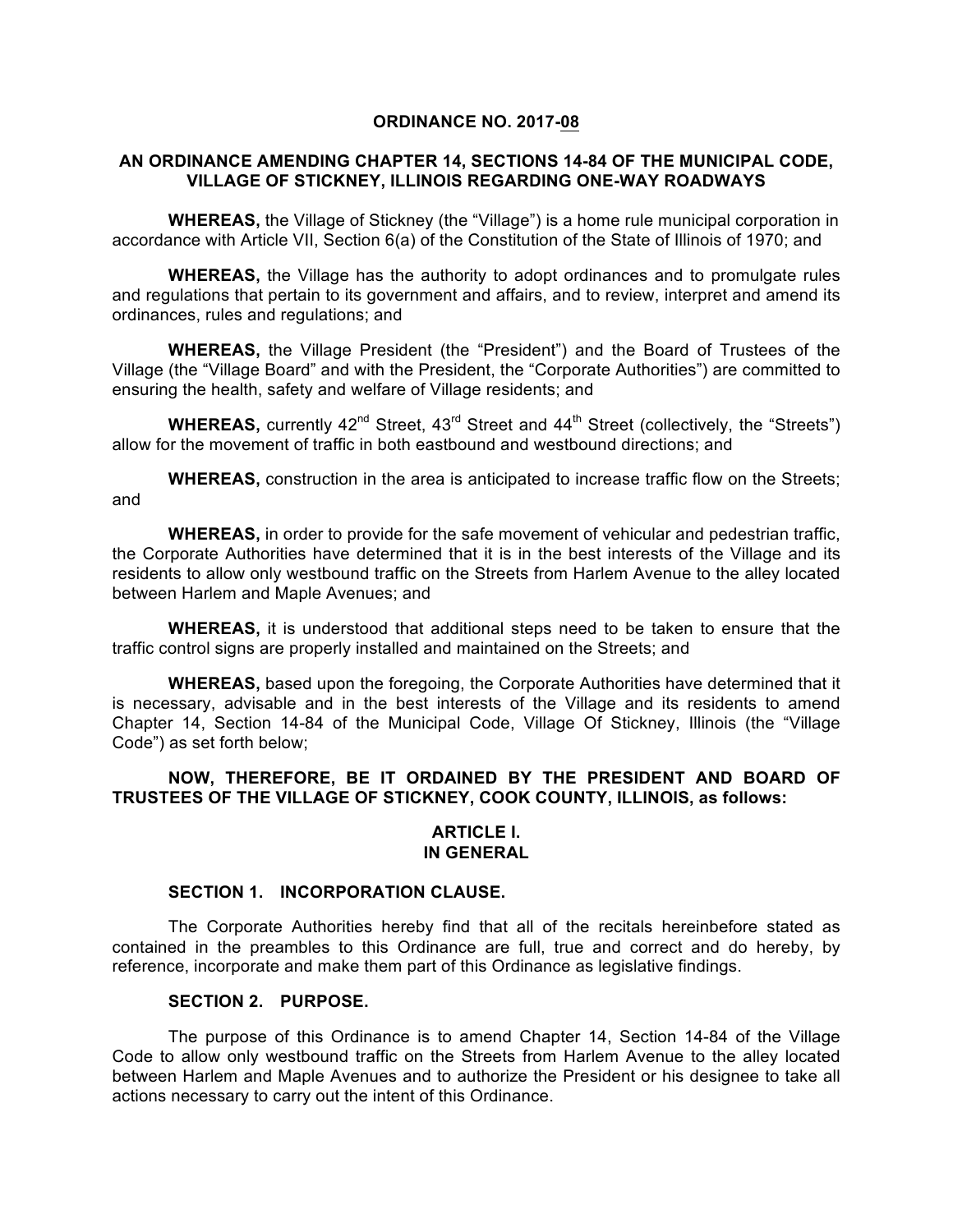### **ARTICLE II. AMENDMENT OF CHAPTER 14, SECTION 14-84 OF THE MUNICIPAL CODE, VILLAGE OF STICKNEY, ILLINOIS**

## **SECTION 3.0. AMENDMENT OF CHAPTER 14, SECTION 14-84.**

That the Village Code is hereby amended, notwithstanding any provision, ordinance, resolution or Village Code section to the contrary, by amending Chapter 14, Section 14-84 as follows:

#### **Sec. 14-84. – One-way roadways.**

- (a) Upon a roadway designated and sign-posted for one-way traffic, a vehicle shall be driven only in the direction designated.
- (b) The following streets shall be one-way in the direction indicated:

42nd Street, between Harlem Avenue and the alley located between Harlem and Maple Avenues will be westbound.

43rd Street, between Scoville Avenue and East Avenue will be westbound.

43rd Street, between Harlem Avenue and the alley located between Harlem and Maple Avenues will be westbound.

44th Street, between Harlem Avenue and the alley located between Harlem and Maple Avenues will be westbound.

Clarence Avenue, between 39th Street and 41st Street, southbound.

Clinton Avenue, between 39th Street and 45th Street, northbound.

East Avenue, between 43rd Street and 41st Street, northbound.

Elmwood Avenue between 39th Street and 43rd Street, northbound.

Euclid Avenue between 39th Street and 41st Street, southbound.

Grove Avenue between 45th Street and the south line of the first alley south of 39th Street, southbound.

Gunderson Avenue, between 39th Street and 43rd Street, southbound.

Home Avenue, between 39th Street and 45th Street, southbound.

Maple Avenue between 41st Street and 45th Street, northbound.

Scoville Avenue, between 39th Street and 41st Street, northbound.

Scoville Avenue, between 41st Street and 43rd Street, southbound.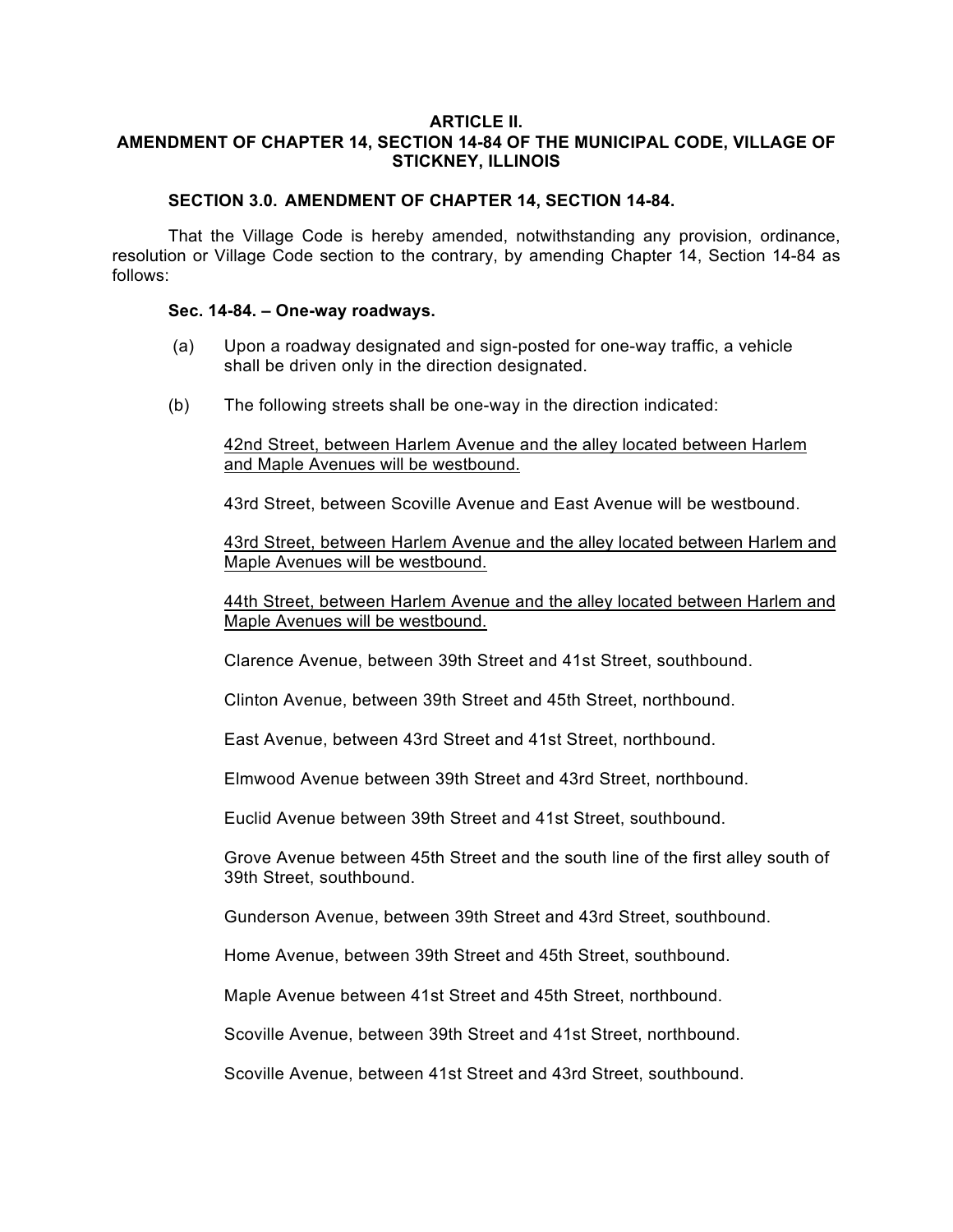Wenonah Avenue between 41st Street and 45th Street, northbound.

Wesley Avenue, between 39th Street and 41st Street, northbound.

Wisconsin Avenue between 41st Street and 45th Street, southbound.

(c) The following alleys shall be one way in the direction indicated:

The north and south public alley located in the block bounded by Harlem Avenue on the west, Wisconsin Avenue on the east, 40th Street on the north and 40th Place on the south, northbound.

The north and south public alley located in the block bounded by Harlem Avenue on the west, Wisconsin Avenue on the east, 40th Place on the north and 41st Street on the south, northbound.

The east and west bound public alley located at the rear of the Stickney Village Hall and Police Station bounded by Scoville Avenue on the east and East Avenue on the west, eastbound.

## **SECTION 3.1. OTHER ACTIONS AUTHORIZED.**

The officers, employees and/or agents of the Village shall take all action necessary or reasonably required to carry out, give effect to and consummate the amendments contemplated by this Ordinance, including taking all necessary steps to ensure the proper installation and continuing maintenance of the traffic control signs located on the Streets, and shall take all action necessary in conformity therewith. The officers, employees and/or agents of the Village are specifically authorized and directed to draft and disseminate any and all necessary forms or notices to be utilized in connection with the intent of this Ordinance.

### **ARTICLE III. HEADINGS, SAVINGS CLAUSES, PUBLICATION, EFFECTIVE DATE**

### **SECTION 4. HEADINGS.**

The headings of the articles, sections, paragraphs and subparagraphs of this Ordinance are inserted solely for the convenience of reference and form no substantive part of this Ordinance nor should they be used in any interpretation or construction of any substantive provision of this Ordinance.

#### **SECTION 5. SEVERABILITY.**

The provisions of this Ordinance are hereby declared to be severable and should any provision of this Ordinance be determined to be in conflict with any law, statute or regulation by a court of competent jurisdiction, said provision shall be excluded and deemed inoperative, unenforceable and as though not provided for herein and all other provisions shall remain unaffected, unimpaired, valid and in full force and effect.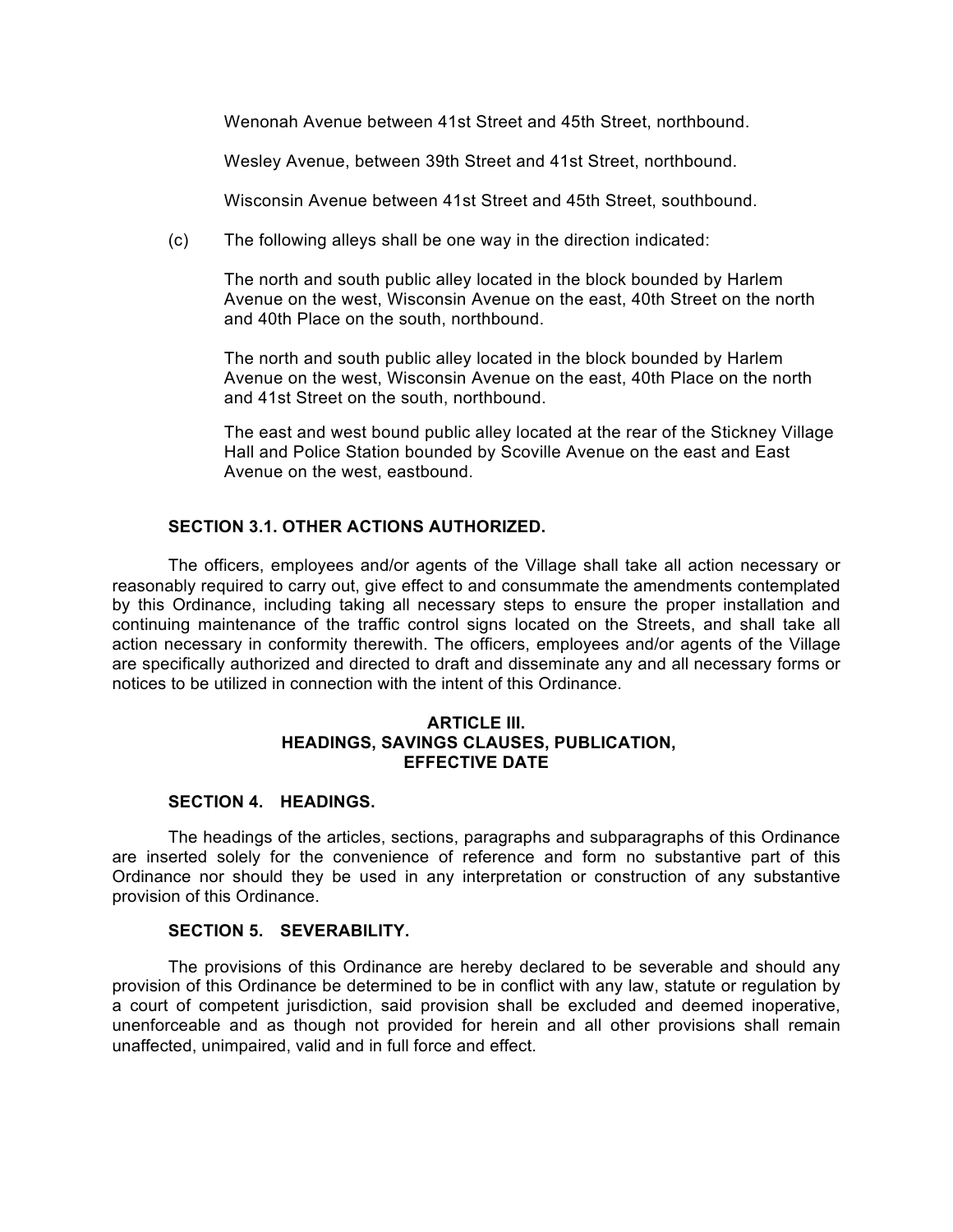# **SECTION 6. SUPERSEDER.**

All code provisions, ordinances, resolutions, rules and orders, or parts thereof, in conflict herewith are, to the extent of such conflict, hereby superseded.

## **SECTION 7. PUBLICATION.**

A full, true and complete copy of this Ordinance shall be published in pamphlet form or in a newspaper published and of general circulation within the Village as provided by the Illinois Municipal Code, as amended.

## **SECTION 8. EFFECTIVE DATE.**

This Ordinance shall be effective and in full force ten (10) days after its passage and approval.

(REMAINDER OF THIS PAGE INTENTIONALLY LEFT BLANK)